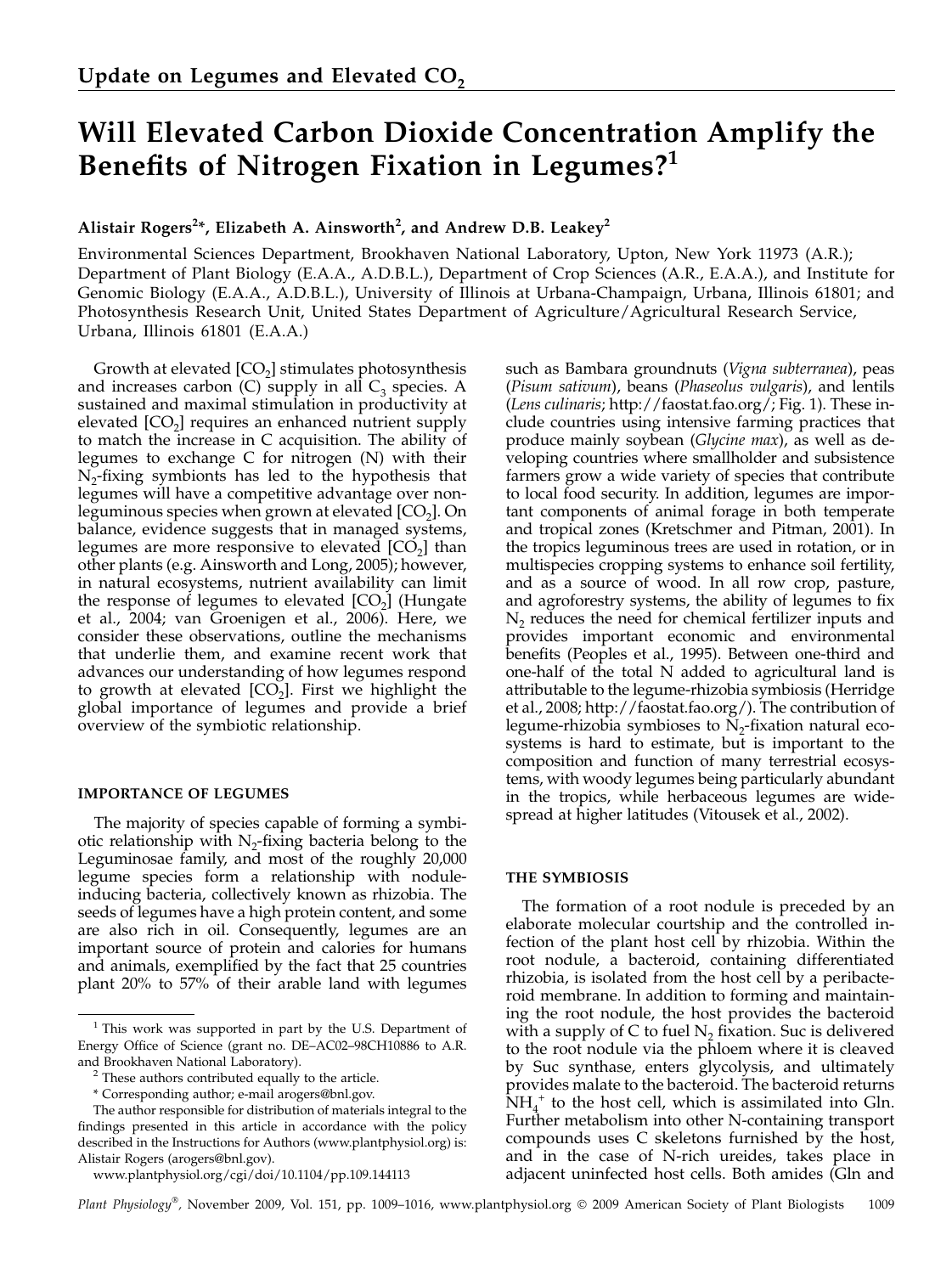

Figure 1. Percentage of agricultural land per country used for production of leguminous food crops in 2006. National crop production data were taken from the ProdSTAT database, Food and Agriculture Organization of the United Nations (http://faostat.fao.org), and included the following major crops: Bambara groundnuts, broad beans (Vicia faba), carob (Ceratonia siliqua), cowpeas (Vigna unguiculata), chickpeas (Cicer arietinum), dry beans (Phaseolus spp. and Vigna spp.), lentils, peanut, peas, pigeon peas (Cajanus cajan), and soybean.

Asn) and uriedes are exported from the root nodule via the xylem (Fig. 2). Within the bacteroid, malate is oxidized by the Krebs cycle to provide reductant for the nitrogenase complex and for the respiratory chain that fuels the nitrogenase complex with ATP. The outer layer of the root nodule forms a diffusive barrier that limits the entry of  $O_2$  and protects the highly sensitive nitrogenase complex from  $O<sub>2</sub>$  inhibition. However, this barrier also limits the supply of  $O<sub>2</sub>$  to the bacteroid respiratory chain. The presence of high concentrations of leghemoglobin in the host cell, which gives active nodules their characteristic pink color, increases the flux of  $O<sub>2</sub>$  through the cytoplasm and controls the concentration of free  $O<sub>2</sub>$  available to the respiratory chain in the peribacteroid membrane (Crawford et al., 2000; Fig. 2).

#### ARE LEGUMES MORE RESPONSIVE TO ELEVATED [CO<sub>2</sub>] THAN OTHER PLANTS?

The hypothesis that legumes have an advantage over nonleguminous plants in elevated  $[CO<sub>2</sub>]$  is prevalent in the literature (e.g. Soussana and Hartwig, 1996; Zanetti et al., 1996; Serraj et al., 1998; Rogers et al., 2006). This hypothesis is well supported by numerous studies that report greater stimulation of photosynthesis and growth of legume species compared to other functional groups (e.g. Reich et al., 2001; Lee et al., 2003; Ainsworth and Long, 2005). Furthermore, experiments comparing nodulating and nonnodulating genotypes within a legume species have found that N fixers are more responsive to elevated  $[CO<sub>2</sub>]$  than nonfixers (Nakamura et al., 1999; Luscher et al., 2000; Ainsworth et al., 2002, 2004). However, there is also significant variation in the magnitude of the response to elevated  $[CO<sub>2</sub>]$  among legume species and genotypes (Reich et al., 2001; West et al., 2005), and

legume aboveground primary production was not statistically greater than that of other functional types when averaged across four Free Air  $CO<sub>2</sub>$  Enrichment (FACE) experiments (Nowak et al., 2004). A recent meta-analysis suggested that elevated  $[CO<sub>2</sub>]$  will have no effect on  $N_2$  fixation in many natural terrestrial ecosystems, which are characterized by intact soils, naturally occurring plant communities, and no fertilizer amendments (van Groenigen et al., 2006).

# WHY IS ELEVATED [CO<sub>2</sub>] PARTICULARLY BENEFICIAL FOR LEGUMES? THE UNDERLYING MECHANISMS

In  $C_3$  plants, elevated  $[CO_2]$  increases photosynthesis and decreases stomatal conductance. All other effects at the plant and ecosystem level stem from these two primary responses and the secondary effects they elicit (Ainsworth and Rogers, 2007). In the absence of other nutrient limitations, legumes will be able to capitalize on the benefits of elevated  $[CO<sub>2</sub>]$  by both increasing  $N_2$  fixation and by reducing the negative impact of drought on  $N<sub>2</sub>$  fixation. In addition, legumes will be able to avoid or limit the few deleterious effects of elevated  $[CO<sub>2</sub>]$  by reducing the potential for sink limitation of C acquisition and limiting the reductions in leaf and grain  $\bar{N}$  content that are typically observed in  $C_3$  plants grown at elevated  $[CO_2]$ . Here, we examine the mechanisms that allow legumes



Figure 2. A root nodule showing the exchange of C and N between the host and bacteriod. Leg, Leghemoglobin; RC, bacterial respiratory chain; NC, the nitrogenase complex; SS, Suc synthase.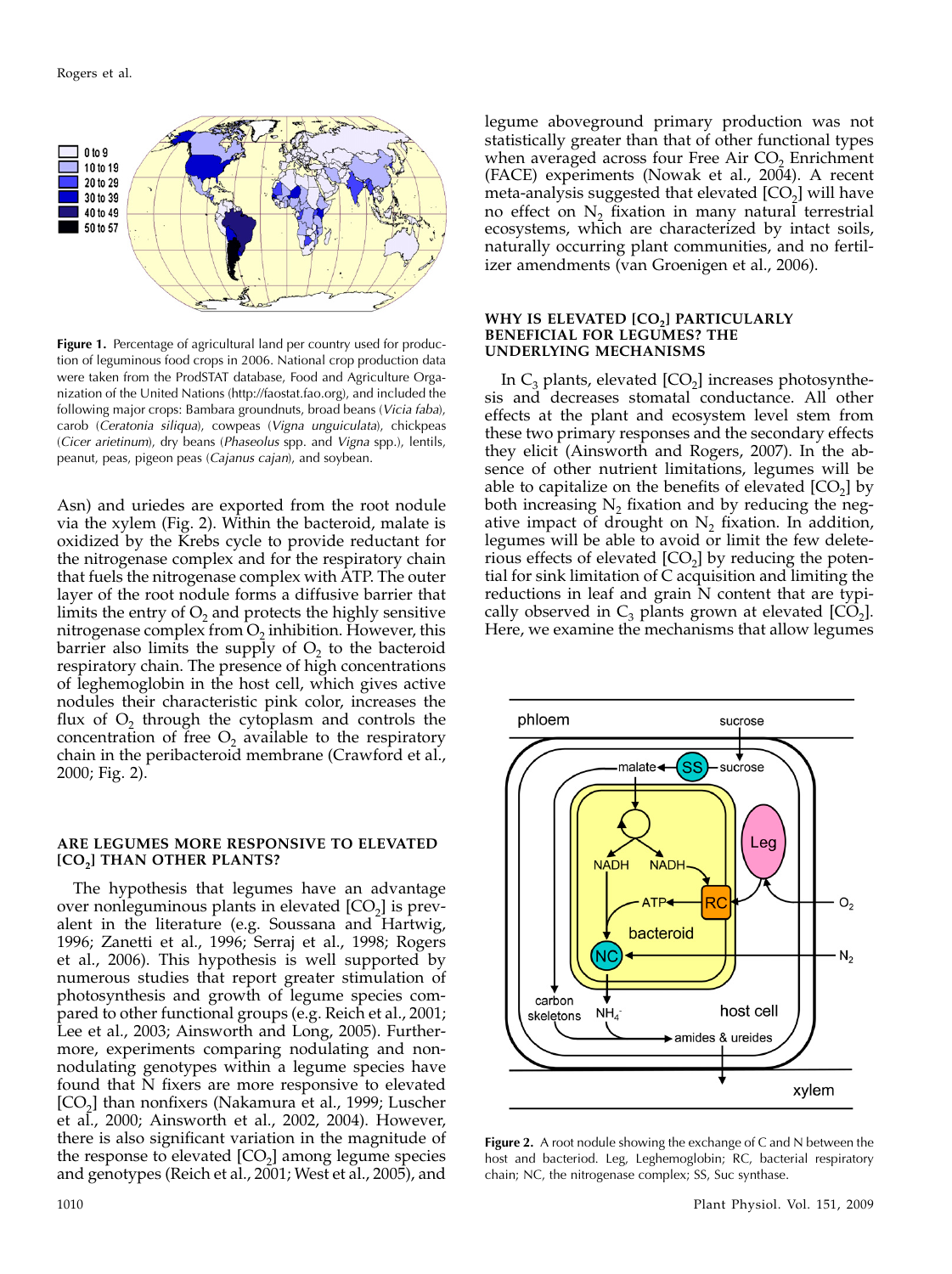to both capitalize on the benefits, and avoid, or limit, the disadvantages of growth at elevated  $[CO<sub>2</sub>]$ .

# DO LEGUMES INCREASE N<sub>2</sub> FIXATION AT ELEVATED  $[CO<sub>2</sub>]$ ?

In fertilized crops and pasture species, the hypothesis that greater photoassimilate availability at elevated  $CO<sub>2</sub>$  supports stimulated  $N<sub>2</sub>$  fixation is broadly supported (e.g. Soussana and Hartwig, 1996; Zanetti et al., 1996; Ross et al., 2004; Rogers et al., 2006; Fig. 3). FACE experiments with soybean (Glycine max) and clover (Trifolium repens) showed a stimulation in photosynthetic C uptake and leaf carbohydrate content at elevated  $[CO<sub>2</sub>]$  (Ainsworth et al., 2003b; Rogers et al., 2004; Leakey et al., 2009; Fig. 3). Increases in soybean aboveground biomass were not accompanied by reductions in tissue N content, implying that increased C supply was matched by additional  $N<sub>2</sub>$  fixation at elevated  $[CO<sub>2</sub>]$  (Morgan et al., 2005; Rogers et al., 2006). An increase in the relative contribution of symbiotically fixed N to total plant N at elevated  $[CO<sub>2</sub>]$ has been reported in a number of experiments (e.g. Schortemeyer et al., 2002; Lee et al., 2003), and in clover, the increased relative contribution of symbiotically fixed  $N_2$  at elevated  $[CO_2]$  was a critical factor in maintaining the C to N ratio in the ecosystem as a whole (Zanetti et al., 1996). These experiments provide ample evidence that legumes increase  $N<sub>2</sub>$  fixation at elevated  $[CO<sub>2</sub>]$ .

An increase in  $N_2$  fixation at elevated  $[CO_2]$  could result from an increase in nodule size, nodule number

per plant, or an increase in specific nitrogenase activity, i.e. the amount of  $N<sub>2</sub>$  fixed per unit nodule and time (Fig. 3). Increased nodule biomass per plant is commonly reported in leguminous trees (e.g. Schortemeyer et al., 2002) and herbaceous species (e.g. Lee et al., 2003) grown at elevated  $[CO<sub>2</sub>]$ . Changes in both nodule size and nodule number contribute to increased nodule biomass in different species and studies. On the other hand, there is less evidence that specific nitrogenase activity increases at elevated  $[CO<sub>2</sub>]$  (Cen and Layzell, 2004), perhaps because many legumes lack excess specific nitrogenase capacity (Vance and Heichel, 1991).

In contrast to  $N<sub>2</sub>$  fixation in fertilized agricultural environments,  $N_2$  fixation in natural ecosystems is not consistently stimulated by elevated  $[CO<sub>2</sub>]$  (van Groenigen et al., 2006). Why? In some cases, stimulation of  $N_2$  fixation by elevated  $[CO_2]$  may be species specific (West et al., 2005) or driven by the effects of elevated  $[CO<sub>2</sub>]$  on competition and abundance of legumes in the ecosystem (Reich et al., 2006). In other cases, stimulation of  $N_2$  fixation by elevated  $[CO_2]$  is limited by the availability of other essential elements (Reich et al., 2006; van Groenigen et al., 2006). For example, in a 6-year study of a N-poor calcareous grassland, phosphorus (P) limited the response of legumes to elevated  $[CO<sub>2</sub>]$ , which in turn limited N transfer to nonleguminous species in the ecosystem (Niklaus and Körner, 2004). A study of a Florida scruboak ecosystem reported that the initial stimulation of  $N<sub>2</sub>$  fixation in *Galactia elliottii* disappeared over time as molybdenum (Mo) became limiting in elevated  $[CO<sub>2</sub>]$ (Hungate et al., 2004). Mo is a required cofactor for the



Figure 3. Summary of the effects of elevated  $[CO<sub>2</sub>]$  and nutrient supply on legume leaf, pod/seed, and nodule characteristics.  $g_s$ , Stomatal conduc-<br>tance:  $V_s$  maximum photocynthotic tance;  $V_{c,max}$ , maximum photosynthetic carboxylation capacity; *J<sub>max</sub>*, maximum<br>capacity for electron transport loading capacity for electron transport leading to ribulose-1,5-bisP regeneration. + indicates increases in elevated  $[CO<sub>2</sub>]$ ; indicates decreases in elevated  $[CO<sub>2</sub>]$ . The number of  $+$  or  $-$  symbols indicates the magnitude of change at elevated  $[CO<sub>2</sub>].$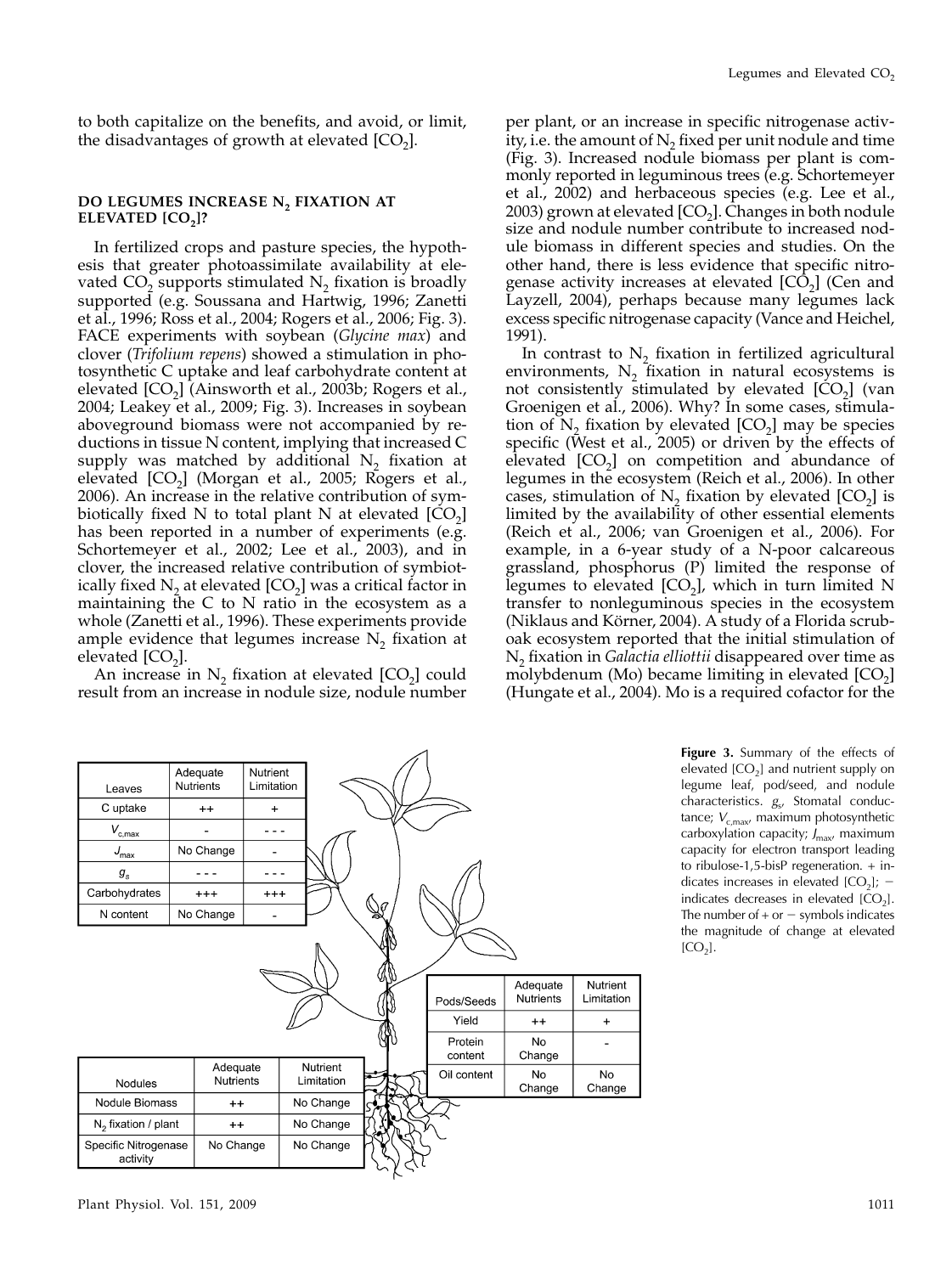nitrogenase complex, and elevated  $[CO<sub>2</sub>]$  was thought to increase Mo adsorption to soil particles, decreasing the availability of Mo, and causing a systematic decline in  $N<sub>2</sub>$  fixation (Hungate et al., 2004).

These apparent nutrient limitations of  $N<sub>2</sub>$  fixation at elevated  $[\overline{CO}_2]$  may not be specific to legumes or physiologically distinct from nutrient limitation in nonleguminous species. Mo limitation, which is largely confined to acidic soils, may impact  $N_2$  fixation directly (Hungate et al., 2004). However, Mo limitation is also likely to affect plants dependent on soilborne nitrate because nitrate reductase also requires Mo cofactors (Crawford et al., 2000). Consider the P limitation of  $N_2$  fixation; less than 1% of total plant P is found in nodules, and plants grown with a low P availability often have higher specific  $N_2$  fixation (e.g. Almeida et al., 2000). Some crop species do need more P when they acquire  $N$  through  $N<sub>2</sub>$  fixation. However, in wild species, where the nutrient limitation of  $N<sub>2</sub>$ fixation has been shown to constrain the response to elevated  $[CO<sub>2</sub>]$  (van Groenigen et al., 2006), the P requirement of legumes fixing  $N<sub>2</sub>$  is typically the same as when they acquired N from a mineral source (Vitousek et al., 2002). These observations support the view that the process of  $N<sub>2</sub>$  fixation is not limited directly by P availability and that whole-plant P requirement does not increase with  $N_2$  fixation. Therefore, the observation that  $N_2$  fixation, and the positive growth response of legumes, is constrained by a limiting P supply at elevated  $[CO<sub>2</sub>]$  probably reflects a general P limitation that is exacerbated at elevated  $[CO<sub>2</sub>]$ . The work conducted at the Swiss FACE experiment illustrates this well (Almeida et al., 2000). When clover was grown at a limiting P supply, nodule mass was decreased but specific  $\tilde{N}_2$  fixation was higher. These plants also had a higher leaf N content, and a higher whole-plant N to P ratio than P-sufficient plants. When these plants were grown at elevated  $[CO<sub>2</sub>]$ , leaf starch content was increased. This indicates that plants grown at elevated  $[CO<sub>2</sub>]$  and a limiting P supply were not limited by C or N supply. Rather, growth in low P limited the demand for N, resulting in fewer nodules and lower total  $N<sub>2</sub>$  fixation (Almeida et al., 2000). When P availability was increased, growth at elevated  $[CO<sub>2</sub>]$  resulted in increased plant growth. The internal mechanism of response to limiting P under elevated  $[CO_2]$  is probably not unique to legumes. However, they may be unusual in the extent to which growth at elevated  $[CO<sub>2</sub>]$  may help plants to release P from normally unavailable sources. The additional C and  $N_2$  fixed at elevated  $[CO_2]$  by legumes can be partitioned to promote root growth, fuel mycorrhizal associations, increase the secretion of chelating agents, and increase the secretion of extracellular phosphatases (Vitousek et al., 2002; Houlton et al., 2008).

Therefore, the non-N nutrient limitation of the response of legumes to elevated  $[CO<sub>2</sub>]$  is likely a general nutrient limitation of plant growth that is exacerbated at elevated  $[CO_2]$  where the availability of C, N, and

potentially water is improved, rather than a specific nutrient requirement of legumes grown at elevated  $[CO<sub>2</sub>].$ 

# ARE LEAF AND GRAIN QUALITY ALTERED BY GROWTH AT ELEVATED  $[CO<sub>2</sub>]$  IN LEGUMES?

Reductions in leaf N content and or increases in C to N ratio are commonly observed in plants grown at elevated  $[CO<sub>2</sub>]$  (Ainsworth and Long, 2005). Reduced leaf N content negatively impacts forage quality and can result in additional feeding by protein-limited insects as they attempt to compensate for the reduced leaf N content (Whittaker, 1999). In addition, a lower leaf N content, relative to the enhanced C supply at elevated  $[CO<sub>2</sub>]$ , limits the supply of N available for translocation to reproductive tissue during grain fill.

Evidence from mixed semigrassland communities managed as a forage crop showed that leaf N content and C to N ratio were unaffected by growth at elevated  $[CO<sub>2</sub>]$  in legumes, but decreased in nonlegumes (Winkler and Herbst, 2004). In field-grown soybean, Rogers et al. (2006) showed that early season reductions in leaf N content at elevated  $[CO<sub>2</sub>]$  disappeared once  $N<sub>2</sub>$  fixation was under way. These data provide good evidence that legumes that lack restrictions on their symbiotic exchange will not exhibit a reduced leaf N content at elevated  $[CO<sub>2</sub>]$ , and that the quality of leguminous forage crops will not be reduced (Fig. 3). There is evidence that this also helps legumes avoid compensatory feeding at elevated  $[CO<sub>2</sub>]$  (Karowe, 2007; Lau et al., 2008). However, additional folivory at elevated  $[CO<sub>2</sub>]$  was reported in soybean, and the response was linked to increased sugar content and a compromised defense system. This indicates that despite avoiding N dilution, increased damage by herbivores will likely occur in some legume species (Hamilton et al., 2005; Zavala et al., 2008, 2009). The response of herbivory to rising  $[CO_2]$  is highly complex and at this time a clear consensus of the response of herbivores to legumes grown at elevated  $[CO<sub>2</sub>]$  is unclear.

Elevated  $[CO<sub>2</sub>]$  will have direct effects on human health and well being through changes in grain quality. Protein content of nonleguminous  $C_3$  grains including barley (Hordeum vulgare), wheat (Triticum aestivum), and rice (Oryza sativa) declined by 14% at elevated  $[CO<sub>2</sub>]$  (Taub et al., 2008), and concentrations of calcium, sulfur, iron, and zinc were also significantly lower in wheat grain (Loladze, 2002). Will elevated  $[CO<sub>2</sub>]$  affect legume seed quality to a similar extent? The evidence reported in two meta-analyses suggests that seed protein and N content will not be as affected by elevated  $[CO<sub>2</sub>]$  in legumes as nonlegumes (Jablonski et al., 2002; Taub et al., 2008; Fig. 3). In soybean, growth at elevated  $[CO<sub>2</sub>]$  significantly decreased protein content, but only by 1.4% (Taub et al., 2008). Averaging the effects of elevated  $[CO<sub>2</sub>]$  on wild and domestic legumes, there was no effect on seed N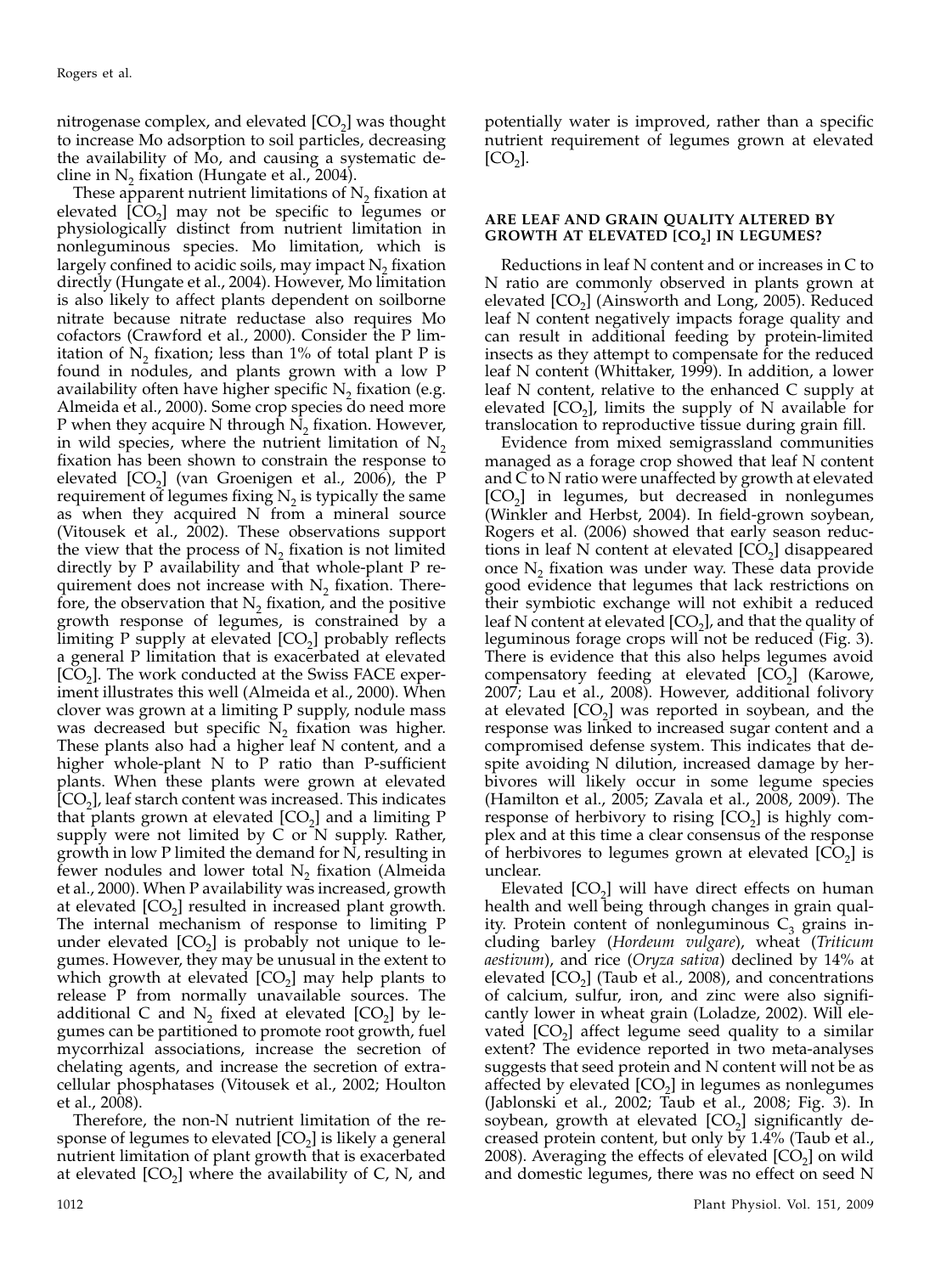Lolium perenne

(Jablonski et al., 2002). Other important aspects of seed quality are also maintained at elevated  $[CO<sub>2</sub>]$  in legumes. For example, percent oil in seeds of red kidney bean (Phaseolus vulgaris), peanut (Arachis hypogaea), mung bean (Vigna mungo), and soybean were unaffected by elevated  $[CO<sub>2</sub>]$  (Burkey et al., 2007; Ziska et al., 2007; Thomas et al., 2009). The seed oil composition was altered by elevated  $[CO<sub>2</sub>]$  in some species and experiments, but in general, results do not cause concern for rising  $[CO_2]$  effects on composition and edible quality of legumes (e.g. Burkey et al., 2007). Legumes can also provide key minerals, including iron, copper, manganese, calcium, magnesium, zinc, cobalt, P, and potassium, but there is very little data available to describe how mineral content of legume seeds changes at elevated  $[CO<sub>2</sub>]$ . Theoretically, those minerals that are delivered to the plant through the transpiration stream, including P, may be less available at elevated  $[CO<sub>2</sub>]$  but this phenomena would not be unique to legumes.

# WILL LEGUMES MAXIMIZE PHOTOSYNTHETIC STIMULATION BY ELEVATED [CO<sub>2</sub>]?

The sustained stimulation of  $C_3$  photosynthesis by elevated  $[CO<sub>2</sub>]$  increases the availability of carbohydrate and in doing so alters the balance of C and N resources. As a result the plant acclimates, adjusting its photosynthetic, respiratory, and N metabolism to improve performance under elevated  $[CO<sub>2</sub>]$  (Leakey et al., 2009). The acclimation of photosynthesis is best understood in the context of the relationship between changes in intercellular [CO<sub>2</sub>] ( $c$ <sub>i</sub>) and the light-saturated rate of photosynthesis  $(A)$ , otherwise known as the  $A-c_i$  curve (Fig. 4). Differences in the impact of elevated  $[CO<sub>2</sub>]$  on photosynthesis among major plant functional types can explained on the basis of variation in the  $A-c<sub>i</sub>$  relationship (Ainsworth and Rogers, 2007). The distinct effects of elevated  $[CO<sub>2</sub>]$  on leguminous and nonleguminous  $C_3$  herbs can be illustrated by comparing the responses of nonleguminous perennial ryegrass (Lolium perenne) and leguminous clover (Fig. 4). Perennial ryegrass grown at elevated  $[CO<sub>2</sub>]$  displayed photosynthetic acclimation with a lower maximum photosynthetic carboxylation capacity ( $V_{c,max}$ ) and a lower maximum capacity for electron transport leading to ribulose-1,5-bisP regeneration ( $J_{\text{max}}$ ) when compared with plants grown at current  $[CO<sub>2</sub>]$  (Ainsworth et al., 2003a). This results in a less-steep initial slope and lower asymptote on the  $A-c_i$  curve at elevated  $[CO_2]$  compared to current [CO<sub>2</sub>] (Fig. 4A). As a result, leaves measured at an atmospheric  $[CO_2]$  of 600  $\mu$ mol mol<sup>-1</sup> (corresponding to a  $c_i$  of approximately 420  $\mu$ mol mol<sup>-1</sup>) had lower A if grown at elevated  $[CO<sub>2</sub>]$  (Elev<sub>600</sub> in Fig. 4A) compared to plants grown at current  $[CO<sub>2</sub>]$  (Curr<sub>600</sub> in Fig. 4A). As a consequence, the stimulation of  $A$  at an atmospheric [CO<sub>2</sub>] of 600  $\mu$ mol mol<sup>-1</sup> relative to 360  $\mu$ mol mol<sup>-1</sup> (corresponding to a  $c_i$  of approximately 250  $\mu$ mol  $\text{mol}^{-1}$  was less in plants grown at elevated  $\text{[CO}_2\text{]}$ 



**Figure 4.** The response of photosynthesis (A) to internal  $[CO_2]$  ( $c_i$ ) in perspected to an experiment  $[CO_1]$  (approximately) perennial ryegrass (A) and clover (B) grown at current  $[CO<sub>2</sub>]$  (approximately 360  $\mu$ mol mol<sup>-1</sup>, solid lines) and elevated  $[CO<sub>2</sub>]$  (approximately 600  $\mu$ mol mol<sup>-1</sup>, broken lines) as part of the Swiss FACE experiment. Arrows indicate A at the  $c_i$  when leaves were: grown and measured at current  $[CO_2]$  (Curr<sub>360</sub>), grown at current  $[CO_2]$  and measured at elevated  $[CO_2]$  (Curr<sub>600</sub>), or grown and measured at elevated  $[CO<sub>2</sub>]$  (Elev<sub>600</sub>).

compared to plants grown at current  $[CO<sub>2</sub>]$ . In contrast, clover did not photosynthetically acclimate to elevated [CO<sub>2</sub>], maintaining the same  $V_{c,max}$  and  $J_{max}$  at current and elevated  $[CO<sub>2</sub>]$  and maximizing the stimulation of A by elevated  $[CO<sub>2</sub>]$  (Fig. 4B; Ainsworth et al., 2003b). Legumes, such as clover, maximize the stimulation of productivity at elevated  $[CO<sub>2</sub>]$  by avoiding photosynthetic acclimation because of their ability to reset the balance of C and N metabolism at elevated  $[CO<sub>2</sub>]$ . Legumes avoid acclimation by allocating some of the additional photosynthate produced at elevated  $[CO<sub>2</sub>]$  to their symbiosis with rhizobia to stimulate  $N_2$  fixation. In nonleguminous species where N acquisition cannot be stimulated in this manner, C and N metabolism are balanced by reducing synthesis of Rubisco, which leads to lower  $V_{\text{c,max}}$  and  $\overline{A}$ , but also decreases the photosynthetic demand for the limiting nutrient, N, making it available to other sinks (Leakey et al., 2009). These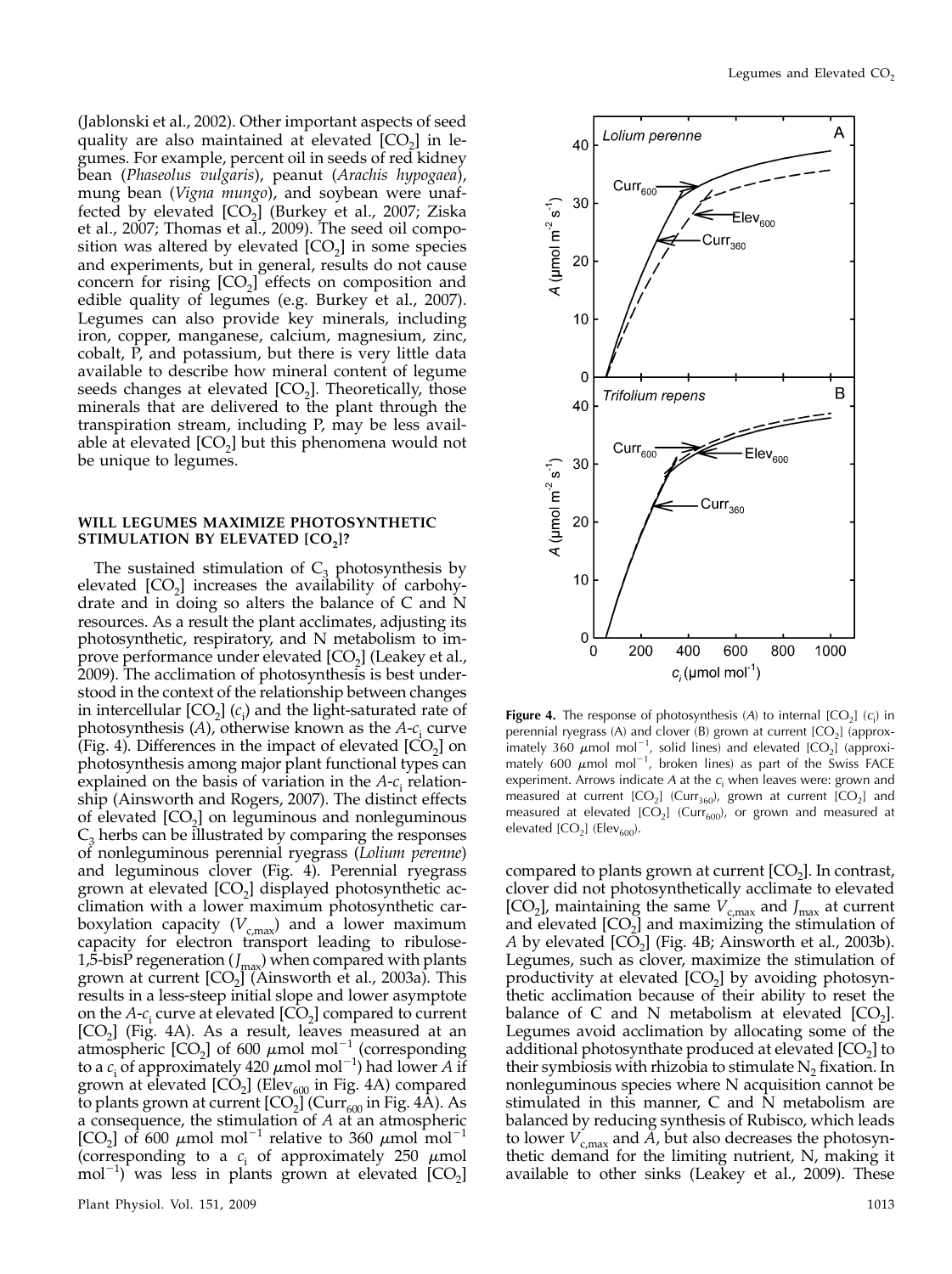mechanisms maximize the efficiency of resource use for both functional groups, but explain how legumes can gain greater benefit from elevated  $[CO<sub>2</sub>]$  than nonlegumes.

The capacity for legumes to coordinate enhanced assimilation of C and N at elevated  $[CO<sub>2</sub>]$  to avoid down-regulation of photosynthetic capacity and ultimately maximize gains in productivity has been demonstrated across a range of species, environmental conditions, and ecological settings (Ainsworth and Rogers, 2007; Leakey et al., 2009). Nevertheless, there are situations where  $N_2$  fixation cannot be stimulated in response to greater photosynthate availability at elevated  $[CO<sub>2</sub>]$  because some other factor is limiting. These include the nutrient limitations discussed above, as well as low temperature (Ainsworth et al., 2003b) and potentially drought stress. Unlike the response during warm spring weather (Fig. 4), low temperature was observed to cause photosynthetic acclimation to elevated  $[CO<sub>2</sub>]$  in clover (Ainsworth et al., 2003b). It seems likely that when some environmental factor prevents stimulation of  $N_2$  fixation at elevated  $[CO<sub>2</sub>]$ , excess photosynthate is likely to accumulate and lead to photosynthetic acclimation, but direct evidence of this mechanism in operation is needed.

#### WILL ELEVATED [CO<sub>2</sub>] HELP LEGUMES AVOID DROUGHT-INDUCED REDUCTIONS IN N, FIXATION?

Drought is a major limitation to crop production and causes a marked inhibition of  $N<sub>2</sub>$  fixation in legumes. This is particularly important in arid regions where legumes are also major food crops (Fig. 1). In some species,  $N_2$  fixation is especially sensitive to even modest soil drying and reductions in  $N_2$  fixation are observed before effects on transpiration or photosynthesis are apparent (Serraj et al., 1999). Despite considerable attention, the causes of drought-induced inhibition of  $N<sub>2</sub>$  fixation are still not well understood. There are a number of mechanisms proposed to account for the reduction in  $N_2$  fixation under drought stress: (1) oxygen limitation, (2) C shortage, (3) regulation by N metabolism, and (4) oxidative damage of cellular components in the nodules (Serraj et al., 1999; Galvez et al., 2005; Ladrera et al., 2007; Marino et al., 2007; Naya et al., 2007). A detailed review of these mechanisms is beyond the scope of this Update. However, given that elevated  $[CO<sub>2</sub>]$  has previously been reported to ameliorate drought-induced reductions in  $N<sub>2</sub>$  fixation through a number of these mechanisms, we consider recent work in this area.

The supply of C to the bacteroid can limit  $N_2$ fixation. Plants growing at elevated  $[CO<sub>2</sub>]$  should be able to enhance C supply to the nodule through increased photosynthesis. However, the droughtinduced C shortage in the bacteriod occurs downstream of Suc supply. It is correlated with a crash in

host cell Suc synthase activity (Fig. 2), an accumulation of Suc, and a decline in malate content (Galvez et al., 2005). Therefore, it is unlikely that additional Suc available to host cell in plants grown at elevated  $[CO<sub>2</sub>]$  will be able to amielorate a drought-induced reduction in  $N<sub>2</sub>$  fixation. It is not clear if this mechanism is operating in all legume species and new evidence suggests that under moderate drought, impaired respiratory activity, and oxidative damage of nodule components precedes reductions in Suc synthase activity (Naya et al., 2007; Sassi et al., 2008).

Drought-associated decreases in  $N_2$  fixation have been linked to increases in ureides, amides, and other amino acids in the leaf and nodule, and there is evidence for both a systemic and local feedback on  $N<sub>2</sub>$  fixation that is associated with N metabolites (Serraj et al., 1999). Growth at elevated  $[CO<sub>2</sub>]$  would provide more C skeletons to metabolize foliar ureides and amides, and the increased N sink at elevated  $[CO<sub>2</sub>]$ would stimulate ureide catabolism and reduce the leaf N-derived signal. However, recent work has shown that control is at the nodule level and does not appear to be mediated through a systemic N response (Ladrera et al., 2007; Marino et al., 2007). Since the availability of C skeletons required for the synthesis of N transport compounds is also impacted by the drought associated crash in Suc synthase activity, there is little potential for elevated  $[CO<sub>2</sub>]$  to increase C supply and alleviate drought-induced N metabolite accumulation in the nodules.

Elevated  $[CO<sub>2</sub>]$  perhaps has the most potential to help protect  $N_2$  fixation from moderate drought by maintaining higher soil moisture content. There is overwhelming evidence that growth at elevated  $[CO<sub>2</sub>]$ reduces stomatal conductance  $(g_s; Fig. 3)$ , and that this instantaneous response of stomates to  $CO<sub>2</sub>$  is maintained with time (Leakey et al., 2009). Recent evidence from FACE experiments, where the natural coupling between plants and the atmosphere is largely unaltered, also suggests that the decrease in  $g_s$  at elevated [CO<sub>2</sub>] often translates to a proportional reduction in canopy transpiration and an increased soil moisture content in a range of plants, including soybean (Leakey et al., 2009). Therefore, regardless of the mechanism by which drought impacts  $N_2$  fixation, reduced  $g_s$  at elevated  $[CO<sub>2</sub>]$  may help prevent or delay reductions in N<sub>2</sub> fixation associated with dry periods by maintaining soil moisture content above inhibition thresholds. This will be particularly important for moderate drought stress where inhibition is readily reversed upon rewetting. Given that the reduction in  $g_s$  at elevated [CO<sub>2</sub>] is conserved across functional groups, legumes in mixed communities will also benefit from the increased water use efficiency of their competitors.

# CONCLUSION

Current evidence suggests there are three key features of the response of legumes to elevated  $[CO<sub>2</sub>]$ : (1)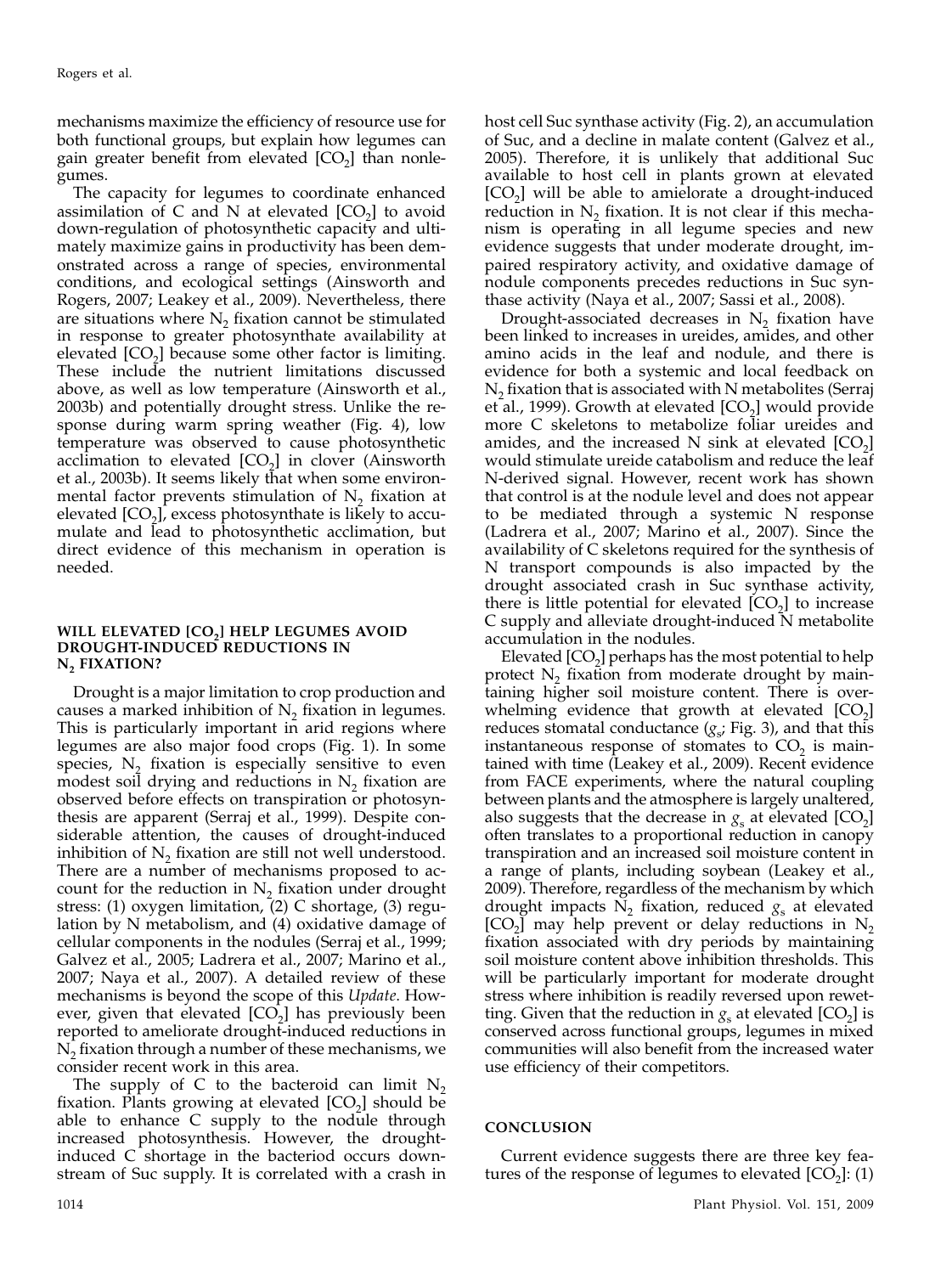unlike other nonleguminous  $C_3$  plants, only legumes have the potential to maximize the benefit of elevated  $[CO<sub>2</sub>]$  by matching stimulated photosynthesis with increased  $N_2$  fixation; (2) this potential can only be realized in the absence of limitations on productivity such as nutrient deficiency, low temperature, or drought; (3) rising  $[CO<sub>2</sub>]$  may offer some protection from drought-induced decreases in  $N<sub>2</sub>$  fixation, which will be become more prevalent with projected changes in precipitation intensity and frequency that are projected to accompany the rise in  $[CO<sub>2</sub>]$ . However, despite the considerable importance of legumes to both agriculture and the function of natural ecosystems, there are still key knowledge gaps. There have been very few long-term studies of the response of fieldgrown legumes to elevated  $[CO<sub>2</sub>]$ . This greatly limits characterization of the environmental conditions under which  $N<sub>2</sub>$  fixation can or cannot be stimulated at elevated  $[CO<sub>2</sub>]$ . The feedback effects of nutrient limitation on  $N<sub>2</sub>$  fixation and photosynthesis have not been quantified. Only a single leguminous food crop (soybean) has been the subject of a fully open-air  $CO<sub>2</sub>$ enrichment experiment, and this study has not yet reported the effects of elevated  $[CO<sub>2</sub>]$  on N<sub>2</sub> fixation. No study we are aware of has quantitatively assessed the flow of C to nodules at current and elevated  $[CO<sub>2</sub>]$ . These and other challenges create the prospect of many new and exciting findings in this subject area.

#### ACKNOWLEDGMENTS

We thank Joe Nivens for the soybean illustration and Craig Yendrek for comments on an earlier version of the manuscript.

Received July 2, 2009; accepted September 2, 2009; published September 15, 2009.

# LITERATURE CITED

- Ainsworth EA, Davey PA, Bernacchi CJ, Dermody OC, Heaton EA, Moore DJ, Morgan PB, Naidu SL, Ra HSY, Zhu XG, et al (2002) A metaanalysis of elevated  $[CO<sub>2</sub>]$  effects on soybean (Glycine max) physiology, growth and yield. Glob Change Biol 8: 695–709
- Ainsworth EA, Davey PA, Hymus GJ, Osborne CP, Rogers A, Blum H, Nosberger J, Long SP (2003a) Is stimulation of leaf photosynthesis by elevated carbon dioxide concentration maintained in the long term? A test with Lolium perenne grown for 10 years at two nitrogen fertilization levels under Free Air CO<sub>2</sub> Enrichment (FACE). Plant Cell Environ 26: 705–714
- Ainsworth EA, Long SP (2005) What have we learned from 15 years of free-air  $CO<sub>2</sub>$  enrichment (FACE)? A meta-analytic review of the responses of photosynthesis, canopy. New Phytol 165: 351–371
- Ainsworth EA, Rogers A (2007) The response of photosynthesis and stomatal conductance to rising [CO2]: mechanisms and environmental interactions. Plant Cell Environ 30: 258–270
- Ainsworth EA, Rogers A, Blum H, Nosberger J, Long SP (2003b) Variation in acclimation of photosynthesis in Trifolium repens after eight years of exposure to Free Air CO<sub>2</sub> Enrichment (FACE). J Exp Bot 54: 2769-2774
- Ainsworth EA, Rogers A, Nelson R, Long SP (2004) Testing the "sourcesink" hypothesis of down-regulation of photosynthesis in elevated [CO<sub>2</sub>] in the field with single gene substitutions in Glycine max. Agric Meteorol 122: 85–94
- Almeida JPF, Hartwig UA, Frehner M, Nosberger J, Luscher A (2000) Evidence that P deficiency induces N feedback regulation of symbiotic

N-2 fixation in white clover (Trifolium repens L.). J Exp Bot 51: 1289–1297

- Burkey KO, Booker FL, Pursley WA, Heagle AS (2007) Elevated carbon dioxide and ozone effects on peanut: II. Seed yield and quality. Crop Sci 47: 1488–1497
- Cen YP, Layzell DB (2004) Does oxygen limit nitrogenase activity in soybean exposed to elevated CO<sub>2</sub>? Plant Cell Environ 27: 1229-1238
- Crawford NM, Kahn ML, Leustek T, Long SR (2000) Nitrogen and sulfur. In BB Buchanan, W Gruissem, RL Jones, eds, Biochemistry & Molecular Biology of Plants. American Society of Plant Physiologists, Rockville, MD, pp 786–849
- Galvez L, Gonzalez EM, Arrese-Igor C (2005) Evidence for carbon flux shortage and strong carbon/nitrogen interactions in pea nodules at early stages of water stress. J Exp Bot 56: 2551–2561
- Hamilton JG, Dermody O, Aldea M, Zangerl AR, Rogers A, Berenbaum MR, DeLucia EH (2005) Anthropogenic changes in tropospheric composition increase susceptibility of soybean to insect herbivory. Environ Entomol 34: 479–485
- Herridge DF, Peoples MB, Boddey RM (2008) Global inputs of biological nitrogen fixation in agricultural systems. Plant Soil 311: 1–18
- Houlton BZ, Wang YP, Vitousek PM, Field CB (2008) A unifying framework for dinitrogen fixation in the terrestrial biosphere. Nature 454: 327–334
- Hungate BA, Stiling PD, Dijkstra P, Johnson DW, Ketterer ME, Hymus GJ, Hinkle CR, Drake BG (2004) CO2 elicits long-term decline in nitrogen fixation. Science 304: 1291
- Jablonski LM, Wang XZ, Curtis PS (2002) Plant reproduction under elevated  $CO<sub>2</sub>$  conditions: a meta-analysis of reports on 79 crop and wild species. New Phytol 156: 9–26
- Karowe DN (2007) Are legume-feeding herbivores buffered against direct effects of elevated carbon dioxide on host plants? A test with the sulfur butterfly, Colias philodice. Glob Change Biol 13: 2045–2051
- Kretschmer AE, Pitman WD (2001) Germplasm resources of tropical forage legumes. In A Sotomayor-Rios, WD Pitman, eds, Tropical Forage Plants. CRC Press, Boca Raton, FL, pp 41–52
- Ladrera R, Marino D, Larrainzar E, Gonzalez EM, Arrese-Igor C (2007) Reduced carbon availability to bacteroids and elevated ureides in nodules, but not in shoots, are involved in the nitrogen fixation response to early drought in soybean. Plant Physiol 145: 539–546
- Lau JA, Strengbom J, Stone LR, Reich PB, Tiffin P (2008) Direct and indirect effects of  $CO<sub>2</sub>$ , nitrogen, and community diversity on plantenemy interactions. Ecology 89: 226–236
- Leakey ADB, Ainsworth EA, Bernacchi CJ, Rogers A, Long SP, Ort DR (2009) Elevated  $CO<sub>2</sub>$  effects on plant carbon, nitrogen, and water relations: six important lessons from FACE. J Exp Bot 60: 2859–2876
- Lee TD, Tjoelker MG, Reich PB, Russelle MP (2003) Contrasting growth response of an N-2-fixing and non-fixing forb to elevated  $CO<sub>2</sub>$ : dependence on soil N supply. Plant Soil 255: 475–486
- Loladze I (2002) Rising atmospheric  $CO<sub>2</sub>$  and human nutrition: toward globally imbalanced plant stoichiometry? Trends Ecol Evol 17: 457–461
- Luscher A, Hartwig UA, Suter D, Nosberger J (2000) Direct evidence that symbiotic N-2 fixation in fertile grassland is an important trait for a strong response of plants to elevated atmospheric CO<sub>2</sub>. Glob Change Biol 6: 655–662
- Marino D, Frendo P, Ladrera R, Zabalza A, Puppo A, Arrese-Igor C, Gonzalez EM (2007) Nitrogen fixation control under drought stress: localized or systemic? Plant Physiol 143: 1968–1974
- Morgan PB, Bollero GA, Nelson RL, Dohleman FG, Long SP (2005) Smaller than predicted increase in aboveground net primary production and yield of field-grown soybean under fully open-air  $[CO<sub>2</sub>]$  elevation. Glob Change Biol 11: 1856–1865
- Nakamura T, Koike T, Lei T, Ohashi K, Shinano T, Tadano T (1999) The effect of CO<sub>2</sub> enrichment on the growth of nodulated and non-nodulated isogenic types of soybean raised under two nitrogen concentrations. Photosynthetica 37: 61–70
- Naya L, Ladrera R, Ramos J, Gonzalez EM, Arrese-Igor C, Minchin FR, Becana M (2007) The response of carbon metabolism and antioxidant defenses of alfalfa nodules to drought stress and to the subsequent recovery of plants. Plant Physiol 144: 1104–1114
- Niklaus PA, Körner C (2004) Synthesis of a six-year study of calcareous grassland responses to in situ CO<sub>2</sub> enrichment. Ecol Monogr 74: 491-511
- Nowak RS, Ellsworth DS, Smith SD (2004) Functional responses of plants to elevated atmospheric  $CO<sub>2</sub>$ —do photosynthetic and productivity data